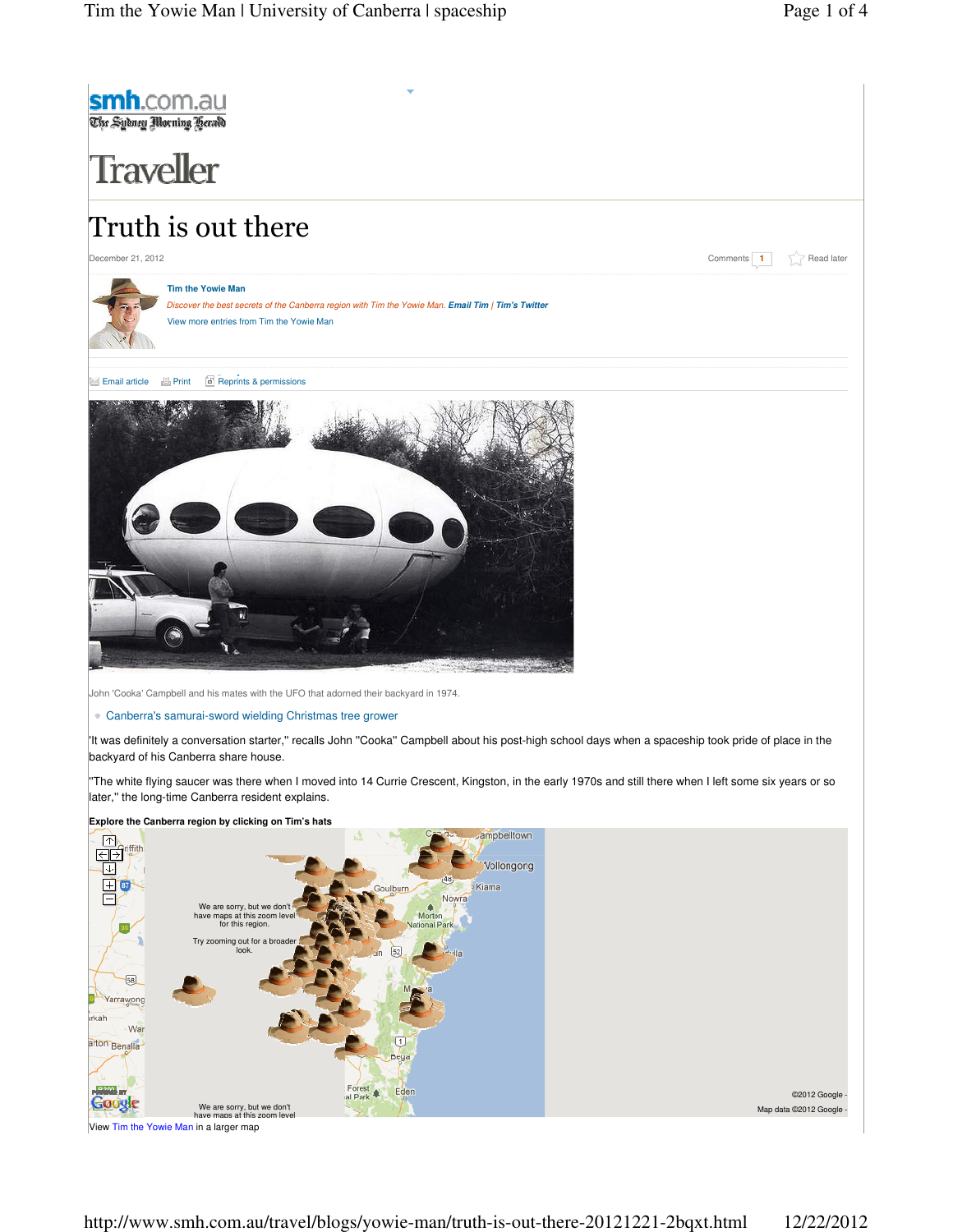''You'd go to parties and people would ask where you lived, and you'd reply 'oh in the house with a white UFO in the backyard', and everyone would want to come and see it," Cooka chuckles.

Regular readers of this column will identify the UFO as a futuro - a prefabricated Finnish-designed building of the late 1960s-early 1970s. The polyester plastic and fibreglass domed structures were initially intended for use as ski lodges in remote locations but due to their quirky appearance ended up being transformed for all sorts of uses, from cafes to brothels. ''Just before I moved in it was used as a real estate office to help sell new developments in the area,'' recalls Cooka, who during his six years at Currie Crescent, embraced the striking structure for anything but business. ''It was party central we had many an all-nighter in the spaceship blaring some Jimi Hendrix and the Doors on our stereo while putting away a few cases of long necks."

''Those times back in the '70s were wild, it was party after party - it was the era of living free and easy.''

Although the futuro didn't belong to them, Cooka and his housemates became quite protective of their out-of-this-world backyard feature. ''One day I came home from work at lunch to find the hatch lowered and a bunch of boys from St Eddies (Edmund's) drinking and smoking inside,'' says Cooka, who promptly told the truant students that if it wasn't clean in an hour, he'd be ''letting their teachers know''. ''They left it absolutely spotless,'' Cooka smirks, adding, ''it was probably the best clean it ever had while it was in our yard.''

Cooka and fellow housemate Walter Shafron believe ''their'' flying saucer is the very same futuro that ended up at the Dickson Planetarium and ultimately on the University of Canberra campus near Zierholz Brewery, where this column recently reported (Beam Me Up, UC, September 8) that a number of researchers are trying to determine its pedigree. ''Given its history in Currie Crescent, I guess it's quite apt that it's ended up 'landing' outside a pub,'' Cooka muses.

Leo Vredenbregt, formerly of Perth and now of Ngunnawal, recalls in the 1970s a similarly glossy white futuro located beside the Leach Highway in the Perth suburb of Willetton.



Pastor John Evans gets climbing.

''It disappeared, but I just discovered that it's been rotting in a backyard somewhere in the hills of Perth for the last 20 years or so," Vredenbregt laments.

''Apparently its now for sale for about \$10,000.''

So if, like me, you like the idea of having your very own flying saucer, it may not be too late to put in an order with Santa. Although I'm not sure how well Rudolph and co will react when they find out they've got to haul it all the way across the Nullarbor. I guess it's not as far as sleighing it in from the North Pole!





Young Jamie Payne with the monster locust.

The elephant tree.

## **SPOTTED**

#### **SODDEN CLAUS**

During the week, this column's bushwalking correspondent, Pastor John Evans, did his best job at impersonating Mr Claus while attempting to scale 16 of Kosciuszko National Park's highest peaks in just two days. Unfortunately bad weather kept the red suit-clad Evans from accomplishing his feat.

''We got blown, rained and whited-out off the Main Range - got 10, but missed Kosciuszko and the Rams Head Range,'' reports a disappointed Evans, who adds, ''the Santa pants ended down around me knees while pounding back the Summit Road to Charlotte Pass.''

Oh dear, I can imagine Mrs Claus blushing at such a sight and more importantly, let's hope the real Santa doesn't baulk at delivering the goodies if a bit of bad weather sets in this Monday evening.

Wooden calf muzzle.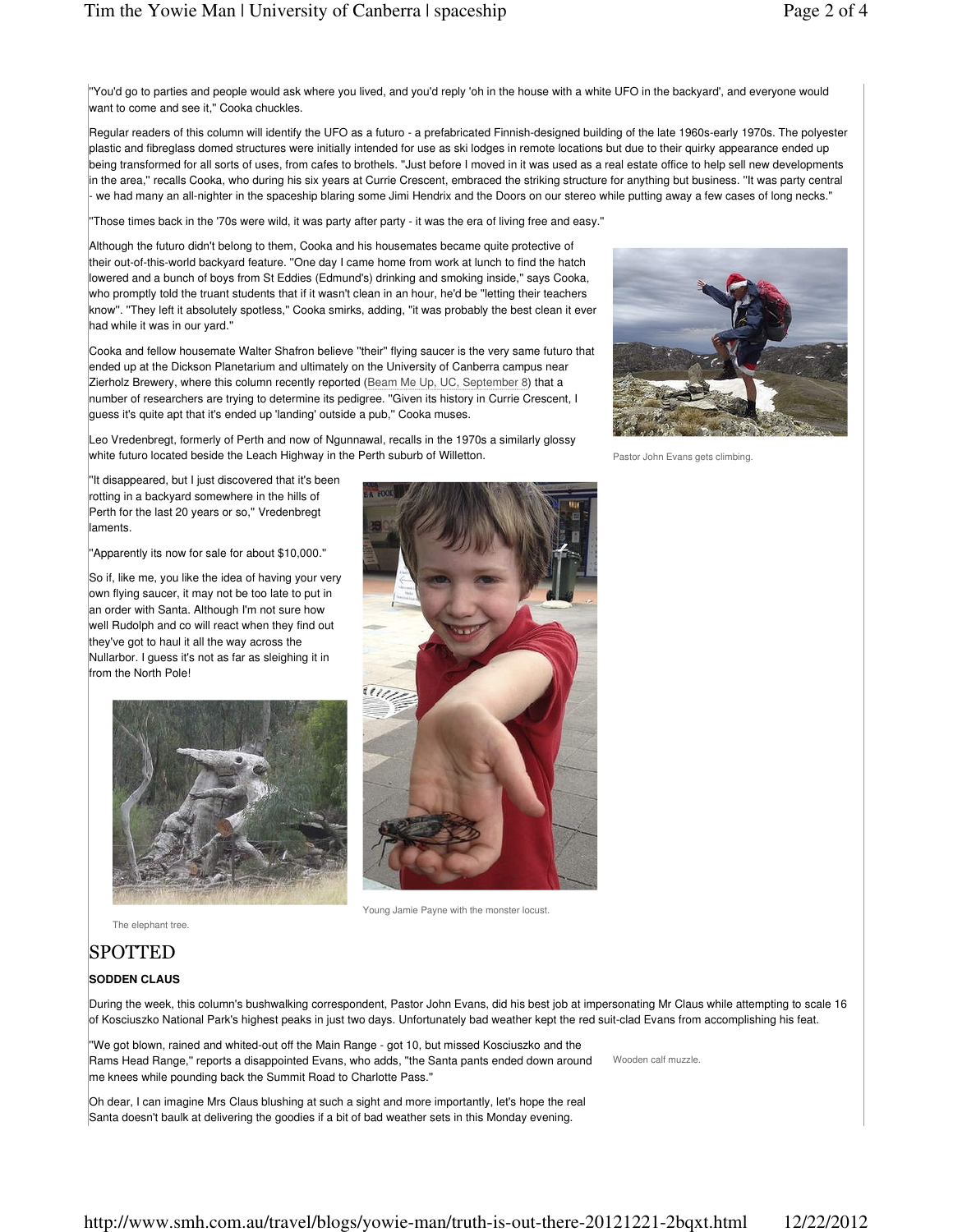## **CURTIN'S GIANT CICADAS**

Even more common than sightings of the jolly old fella from the North Pole at this time of year are cicadas whose voluminous song this season seems to be more vociferous than in recent years. In fact, Sharyn Payne of Kambah reckons the loudest cicadas hang out in the old trees of Curtin. ''We [my husband and I] were born and bred in Canberra and in our travels, we have not heard such loud cicadas as the ones in Curtin,'' Sharyn claims.

Although she doesn't mind listening to their calls, Sharyn was more than a little freaked-out, when during the week her sons, Jamie and Connor, found ''two dead giant cicadas'' and ''plonked them in front of me'' while we were enjoying an after-school ice-cream at the Curtin shops. Kids will be kids. But have a look at the cicada. It does seem on the large size.



# SIMULACRA CORNER

As if sightings of giant cicadas and jolly red-suited men in our suburbs aren't enough to keep you on your toes this festive season, Jennie Gilchrist of Chifley suggests we also need to be on the watch-out for elephants. Yes - elephants. No, not pink ones, rather wooden ones. Jennie recently snapped this photo (top right) of a pruned tree, which ''looks like a baby elephant climbing on the back of its mother,'' on a walking track on the north-west side of the Mount Majura. It's a cracker - thanks Jennie.

## BEST HOLIDAY

#### **COTTER SLEEP AND SWIM**

During the week, I headed out to Cotter Avenue to check-out the latest summer craze. Just near the new pedestrian bridge across the Cotter River adjacent to the playground in Cotter Avenue is an old weir.

For the ultimate heat-wave cool-off, if you lie on your back in the water just upstream of here, the river will slowly carry you downstream before increasing pace and eventually jettisoning you over the weir and then under the footbridge (duck, or you'll hit your head)! Soon after the footbridge, the river flow decreases and it's easy to get out.

Apparently this water feature, nicknamed the ''Play Wave'' and is popular with kayakers. Please take care, for there are no lifeguards and as with any natural waterway, you swim at your own risk.

# MAILBAG

#### **MUZZLE PUZZLE**

In this column's recent expose´ on the new shared track along the Thredbo River (Cracker Track, November 24), I revealed that muzzlewood swamp (located near the Bullocks Flat SkiTube terminal) was so-named after the term used by pioneering stock workers for the wood of Black Sallee trees (Eucalyptus stellulata), from which they carved muzzles used to wean calves from cows. A number of readers, including J. Jones of Kambah were intrigued as to what such a muzzle looks like.

During the week, I tracked down one of the few remaining wooden muzzles in the area - belonging to Phyl McKey of Garran.

McKey who fetched the wooden muzzle from a dusty box of family farm memorabilia under her home says, ''My dad first used it on the Monaro in the 1920s but it had been passed onto him, so my best guess is that it dates back to the 1880s.''

So how does the contraption work? ''It was attached to the calf's nose and its simple design allowed the calf to graze, but when it put its head up to try and suckle from its mother the wooden flap would block the calf's mouth, thereby preventing it from drinking milk,'' McKey explains.

**PS: This column won't be taking a break over the festive season, so if you have a perplexing mystery that needs investigating or encounter something unusual while on your holiday travels, please let me know. Merry Christmas!**

#### Current jobs

- Mobile Customer Servic... \$65,000+ Smithfield, NSW 2164 Adecco Services View Job
- Event Coordinator \$29.83/hr+  $S_{\text{S}}$  i  $\sigma$  and  $\sigma$   $\sigma$   $\sigma$

### $\rm\,Recommended$  . The commended contract the contract of  $^{[2]}$









**Perth's Renae Ayris fourth most** 

**Sandy sinks Clive Palmer's Titanic II**